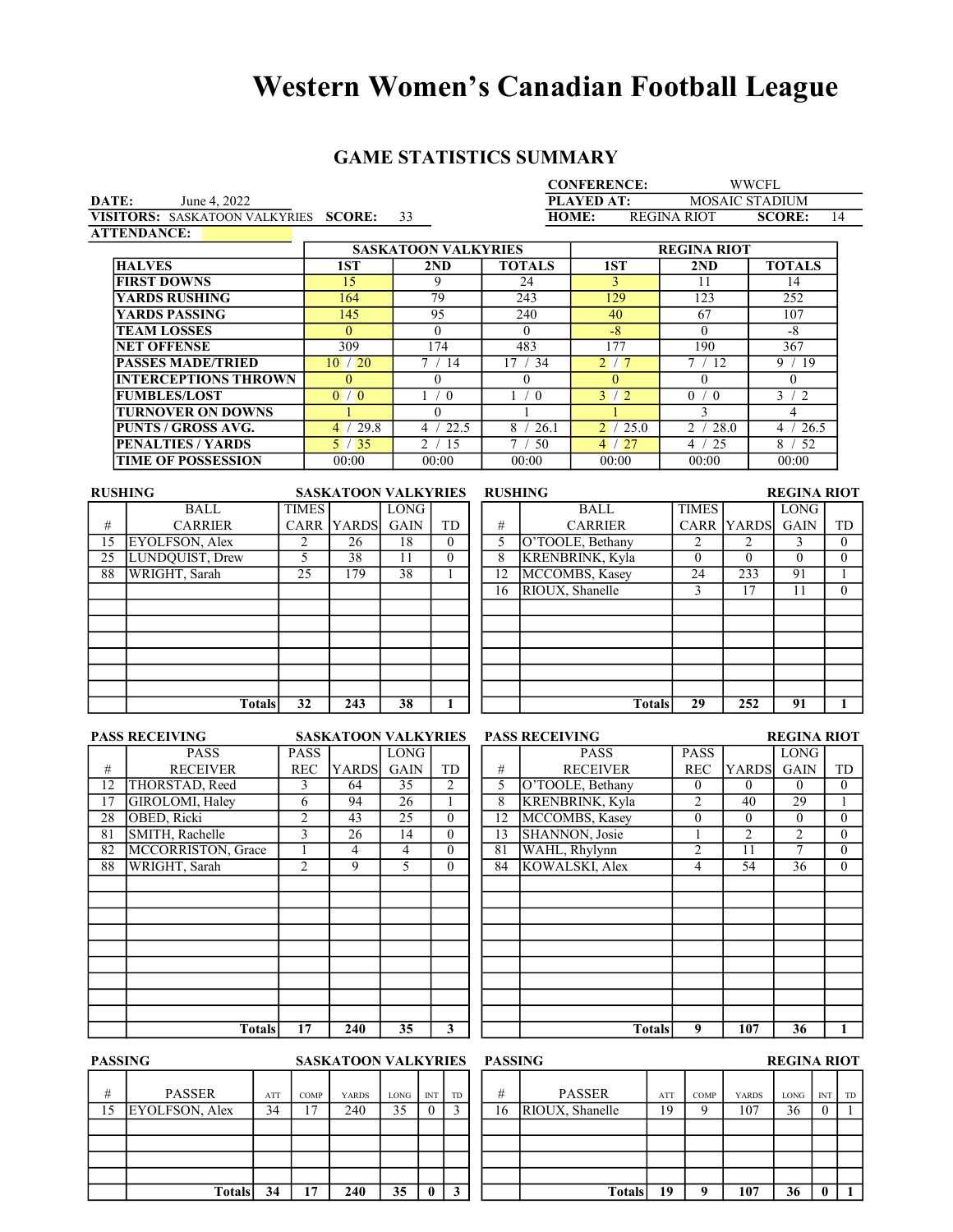# Western Women's Canadian Football League

## GAME STATISTICS SUMMARY

|                 | VISITORS: SASKATOON VALKYRIES               |                |                            |                          |                            |                | <b>HOME: REGINA RIOT</b> |                                  |                                            |                            |                          |                    |                |
|-----------------|---------------------------------------------|----------------|----------------------------|--------------------------|----------------------------|----------------|--------------------------|----------------------------------|--------------------------------------------|----------------------------|--------------------------|--------------------|----------------|
| <b>PUNTING</b>  |                                             |                |                            |                          | <b>SASKATOON VALKYRIES</b> |                | <b>PUNTING</b>           |                                  |                                            |                            |                          | <b>REGINA RIOT</b> |                |
| #               | <b>KICKER</b>                               | NO             | <b>GROSS</b><br><b>YDS</b> | <b>NET</b><br><b>YDS</b> | <b>LONG</b>                | S              | #                        | <b>KICKER</b>                    | N <sub>O</sub>                             | <b>GROSS</b><br><b>YDS</b> | <b>NET</b><br><b>YDS</b> | <b>LONG</b>        |                |
| $\overline{7}$  | RUEVE, Rienna                               | 8              | $\overline{209}$           | 198                      | $\overline{35}$            | $\Omega$       | $\overline{3}$           | SCHAFFER, Rae-Lynn               | $\overline{4}$                             | 106                        | $\overline{68}$          | $\overline{28}$    | S<br>$\theta$  |
|                 |                                             |                |                            |                          |                            |                |                          |                                  |                                            |                            |                          |                    |                |
|                 |                                             |                |                            |                          |                            |                |                          |                                  |                                            |                            |                          |                    |                |
|                 | <b>Totals</b>                               | 8              | 209                        | 198                      | 35                         | $\bf{0}$       |                          | <b>Totals</b>                    | 4                                          | 106                        | 68                       | 28                 | $\mathbf{0}$   |
|                 |                                             |                |                            |                          |                            |                |                          |                                  |                                            |                            |                          |                    |                |
|                 | <b>PUNT RETURNS</b>                         |                |                            |                          | <b>SASKATOON VALKYRIES</b> |                |                          | <b>PUNT RETURNS</b>              |                                            |                            |                          | <b>REGINA RIOT</b> |                |
| #               | <b>RETURNER</b>                             | NO             |                            |                          | YARDS LONG                 | TD             | #                        | <b>RETURNER</b>                  | N <sub>O</sub><br>$\overline{\phantom{0}}$ |                            | <b>YARDS</b>             | <b>LONG</b>        | TD             |
| 8               | SADER, Makayla                              | 1              |                            | $\overline{2}$           | $\overline{2}$             | $\theta$       | 84                       | <b>KOWALSKI</b> , Alex           |                                            |                            | 11                       | 5                  | $\Omega$       |
| 12              | THORSTAD, Reed                              | $\overline{c}$ | $\overline{33}$            |                          | $\overline{30}$            | $\theta$       |                          |                                  |                                            |                            |                          |                    |                |
| 28              | <b>OBED, Ricki</b>                          | 1              |                            | 3                        | 3                          | $\theta$       |                          |                                  |                                            |                            |                          |                    |                |
|                 |                                             |                |                            |                          |                            |                |                          |                                  |                                            |                            |                          |                    |                |
|                 |                                             |                |                            |                          |                            |                |                          |                                  |                                            |                            |                          |                    |                |
|                 |                                             |                |                            |                          |                            |                |                          |                                  |                                            |                            |                          |                    |                |
|                 | <b>Totals</b>                               | 4              |                            | 38                       | 30                         | $\bf{0}$       |                          | <b>Totals</b>                    | 5                                          |                            | 11                       | 5                  | $\mathbf{0}$   |
| <b>KICK OFF</b> |                                             |                |                            |                          | <b>SASKATOON VALKYRIES</b> |                | <b>KICK OFF</b>          |                                  |                                            |                            |                          | <b>REGINA RIOT</b> |                |
|                 |                                             |                | <b>GROSS</b>               | <b>NET</b>               |                            |                |                          |                                  |                                            | <b>GROSS</b>               | <b>NET</b>               |                    |                |
| $\#$            | <b>KICKER</b>                               | N <sub>O</sub> | <b>YDS</b>                 | <b>YDS</b>               | $\rm{LONG}$                | $\mathbf S$    | #                        | <b>KICKER</b>                    | N <sub>O</sub>                             | <b>YDS</b>                 | <b>YDS</b>               | LONG               | S              |
| $\overline{25}$ | LUNDQUIST, Drew                             | $\mathbf{0}$   | $\mathbf{0}$               | $\mathbf{0}$             | $\Omega$                   | $\theta$       | $\overline{50}$          |                                  | 4                                          | 146                        | $\overline{117}$         | 42                 | $\theta$       |
| 82              | <b>MCCORRISTON</b> , Grace                  | 5              | 191                        | 160                      | $\overline{45}$            | $\theta$       |                          |                                  |                                            |                            |                          |                    |                |
|                 |                                             |                |                            |                          |                            |                |                          |                                  |                                            |                            |                          |                    |                |
|                 | <b>Totals</b>                               | 5              | 191                        | 160                      | 45                         | $\bf{0}$       |                          | <b>Totals</b>                    | 4                                          | 146                        | 117                      | 42                 | $\mathbf{0}$   |
|                 |                                             |                |                            |                          |                            |                |                          |                                  |                                            |                            |                          |                    |                |
|                 | <b>KICK OFF RETURNS</b>                     |                |                            |                          | <b>SASKATOON VALKYRIES</b> |                |                          | <b>KICK OFF RETURNS</b>          |                                            |                            |                          | <b>REGINA RIOT</b> |                |
| #               | <b>RETURNER</b>                             | N <sub>O</sub> |                            |                          | YARDS LONG                 | TD             | #                        | <b>RETURNER</b>                  | N <sub>O</sub>                             |                            |                          | YARDS LONG         | TD             |
| 10              | GIROLAMI, Danielle                          | 1              | $\overline{2}$             |                          | 2                          | $\theta$       | 8                        | KRENBRINK, Kyla                  | 1                                          |                            | 7                        | 7                  | $\theta$       |
| 81              | SMITH, Rachelle                             | $\overline{2}$ | $\overline{11}$            | $\overline{8}$           |                            | $\overline{0}$ | $\overline{11}$          | CHURCH, Randi                    | $\overline{2}$                             |                            | $\overline{15}$          | $\overline{13}$    | $\overline{0}$ |
| 85              | MURPHY, Kelsey                              | 1              |                            | 16                       | 16                         | $\Omega$       | 36                       | <b>OUNSWORTH, Abby</b>           | $\overline{2}$                             |                            | 9                        | 7                  | $\theta$       |
|                 |                                             |                |                            |                          |                            |                |                          |                                  |                                            |                            |                          |                    |                |
|                 |                                             |                |                            |                          |                            |                |                          |                                  |                                            |                            |                          |                    |                |
|                 |                                             |                |                            |                          |                            |                |                          |                                  |                                            |                            |                          |                    |                |
|                 | <b>Totals</b>                               | 4              |                            | 29                       | 16                         | $\bf{0}$       |                          | <b>Totals</b>                    | 5                                          |                            | 31                       | 13                 | $\mathbf{0}$   |
|                 | <b>FIELD GOALS</b>                          |                |                            |                          | <b>SASKATOON VALKYRIES</b> |                |                          | <b>FIELD GOALS</b>               |                                            |                            |                          | <b>REGINA RIOT</b> |                |
| #               | <b>KICKER</b>                               | <b>TRIED</b>   |                            |                          | <b>GOOD</b> TYDS LONG      |                | #                        | <b>KICKER</b>                    | <b>TRIED</b>                               |                            | GOOD                     | <b>TYDS LONG</b>   |                |
| 26              | DURSTON, Cierra                             | 1              |                            | $\mathbf{0}$             | $\mathbf{0}$               | $\mathbf{0}$   |                          |                                  |                                            |                            |                          |                    |                |
|                 |                                             |                |                            |                          |                            |                |                          |                                  |                                            |                            |                          |                    |                |
|                 |                                             |                |                            |                          |                            |                |                          |                                  |                                            |                            |                          |                    |                |
|                 | <b>Totals</b>                               | 1              | $\mathbf{0}$               |                          | 0                          | $\bf{0}$       |                          | <b>Totals</b>                    | $\bf{0}$                                   |                            | 0                        | $\mathbf{0}$       | $\mathbf{0}$   |
|                 | <b>MISSED FIELD GOALS</b>                   |                |                            |                          | <b>SASKATOON VALKYRIES</b> |                |                          | <b>MISSED FIELD GOALS</b>        |                                            |                            |                          | <b>REGINA RIOT</b> |                |
|                 |                                             |                | <b>GROSS</b>               | <b>NET</b>               |                            |                |                          |                                  |                                            | <b>GROSS</b>               | <b>NET</b>               |                    |                |
| $\#$            | <b>KICKER</b>                               | NO             | <b>YDS</b>                 | <b>YDS</b>               | $\rm{LONG}$                | S              | #                        | <b>KICKER</b>                    | NO                                         | <b>YDS</b>                 | <b>YDS</b>               | <b>LONG</b>        | S              |
| 26              | DURSTON, Cierra                             |                | 23                         | 23                       | 23                         | $\Omega$       |                          |                                  |                                            |                            |                          |                    |                |
|                 |                                             |                |                            |                          |                            |                |                          |                                  |                                            |                            |                          |                    |                |
|                 |                                             |                |                            |                          |                            |                |                          |                                  |                                            |                            |                          |                    |                |
|                 | <b>Totals</b>                               | 1              | 23                         | 23                       | $\overline{23}$            | $\bf{0}$       |                          | <b>Totals</b>                    | $\bf{0}$                                   | $\mathbf{0}$               | 0                        | $\bf{0}$           | $\bf{0}$       |
|                 | MISSED FIELD GOAL RETURNSASKATOON VALKYRIES |                |                            |                          |                            |                |                          | <b>MISSED FIELD GOAL RETURNS</b> |                                            |                            |                          | <b>REGINA RIOT</b> |                |
| #               | <b>RETURNER</b>                             | NO.            |                            |                          | YARDS LONG                 | TD             | #                        | <b>RETURNER</b>                  | NO                                         |                            |                          | YARDS LONG         | TD.            |
|                 |                                             |                |                            |                          |                            |                |                          |                                  |                                            |                            |                          |                    |                |
|                 |                                             |                |                            |                          |                            |                |                          |                                  |                                            |                            |                          |                    |                |
|                 |                                             |                |                            |                          |                            |                |                          |                                  |                                            |                            |                          |                    |                |
|                 | <b>Totals</b>                               | $\bf{0}$       |                            | $\bf{0}$                 | $\bf{0}$                   | $\bf{0}$       |                          | <b>Totals</b>                    | $\mathbf{0}$                               |                            | $\bf{0}$                 | $\bf{0}$           | $\bf{0}$       |
|                 |                                             |                |                            |                          |                            |                |                          |                                  |                                            |                            |                          |                    |                |
|                 | <b>CONVERTS (1 POINT)</b>                   |                |                            |                          |                            |                |                          | <b>CONVERTS (1 POINT)</b>        |                                            |                            |                          |                    |                |
|                 | <b>KICKER</b><br>#<br>$\overline{82}$       |                | <b>TRIED</b>               |                          | GOOD<br>$\overline{4}$     |                |                          | <b>KICKER</b><br>#               |                                            | TRIED                      |                          | GOOD               |                |
|                 | MCCORRISTON, Grace                          |                | $\overline{4}$             |                          |                            |                |                          | 8<br>KRENBRINK, Kyla             |                                            | 2                          |                          | 2                  |                |

2 2

Totals

82 MCCORRISTON, Grace 4 4 Totals 4 4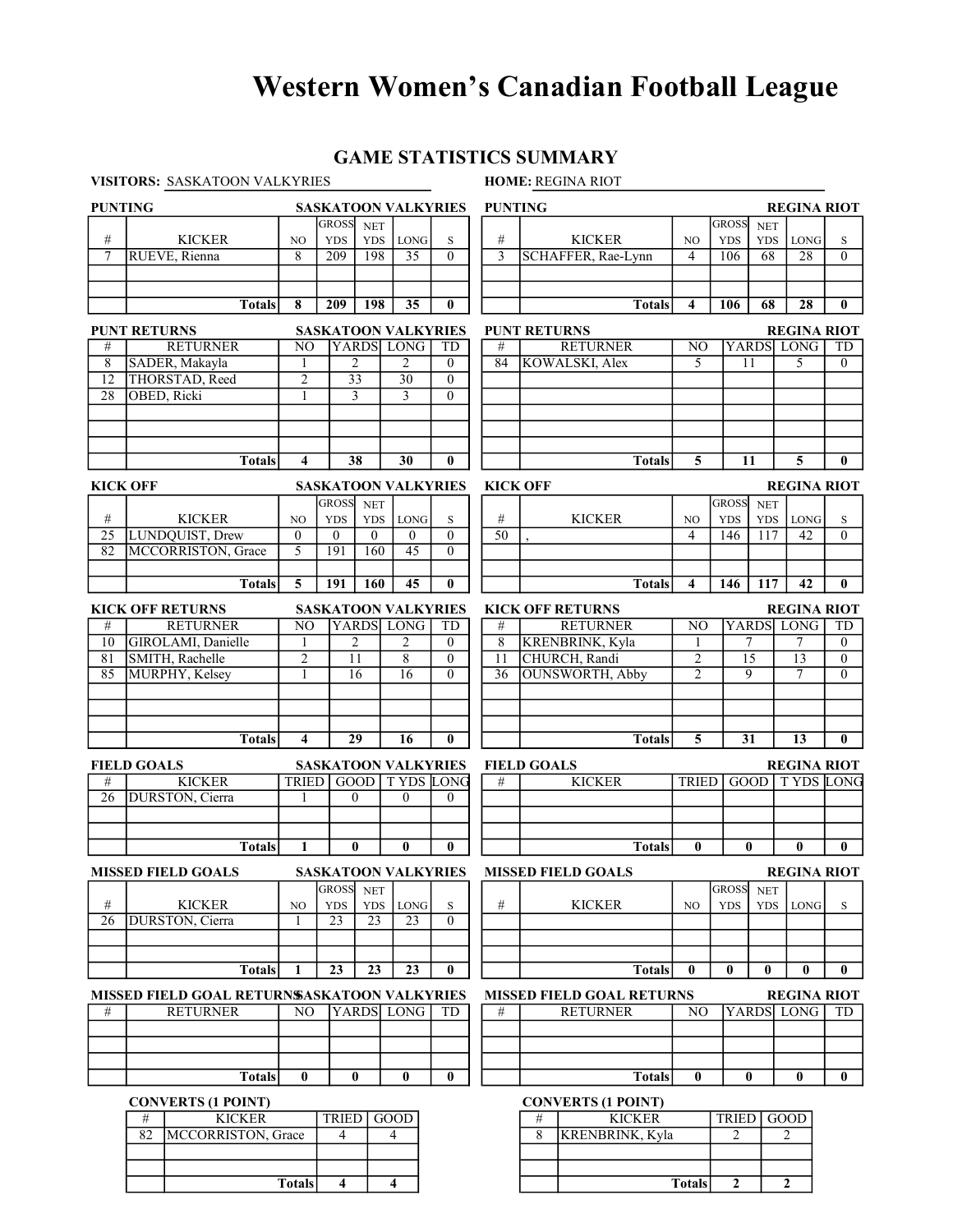# ern Women's Canadian Football Le

# GAME STATISTICS SUMMARY

#### VISITORS: SASKATOON VALKYRIES

| $\#$         |                     | <b>PLAYER</b>   |              | TD             | FG           | <b>SINGLE</b> | C1             | C2           | <b>TOTAL</b>   |
|--------------|---------------------|-----------------|--------------|----------------|--------------|---------------|----------------|--------------|----------------|
| 3            |                     |                 |              |                |              |               |                |              | $\mathbf{0}$   |
| 12           | THORSTAD, Reed      |                 |              | $\overline{2}$ |              |               |                |              | 12             |
| 17           | GIROLOMI, Haley     |                 |              |                |              |               |                |              | 6              |
| 82           | MCCORRISTON, Grace  |                 |              |                |              |               | $\overline{4}$ |              | 4              |
| 88           | WRIGHT, Sarah       |                 |              | $\mathbf{1}$   |              |               |                |              | 6              |
|              |                     |                 |              |                |              |               |                |              |                |
|              |                     |                 |              |                |              |               |                |              |                |
|              |                     |                 |              |                |              |               |                |              |                |
|              |                     |                 |              |                |              |               |                |              |                |
|              |                     |                 |              |                |              |               |                |              |                |
|              |                     |                 |              |                |              |               |                |              |                |
|              |                     |                 |              |                |              |               |                |              |                |
|              |                     |                 |              |                |              |               |                |              |                |
|              |                     |                 |              |                |              |               |                |              |                |
|              |                     |                 |              |                |              |               |                |              |                |
|              | <b>TEAM SCORING</b> | <b>SAFETIES</b> | 2            |                |              |               |                |              | $\overline{4}$ |
| <b>TOTAL</b> |                     |                 | $\mathbf{2}$ | 4              | $\mathbf{0}$ |               | 4              | $\mathbf{0}$ | 33             |

### HOME: REGINA RIOT

| $\#$         |                     | <b>PLAYER</b>   |                  | TD           | FG       | <b>SINGLE</b> | C <sub>1</sub>   | C2               | <b>TOTAL</b> |
|--------------|---------------------|-----------------|------------------|--------------|----------|---------------|------------------|------------------|--------------|
| 8            | KRENBRINK, Kyla     |                 |                  |              |          |               | 2                |                  | 8            |
| 12           | MCCOMBS, Kasey      |                 |                  |              |          |               |                  |                  | 6            |
|              |                     |                 |                  |              |          |               |                  |                  |              |
|              |                     |                 |                  |              |          |               |                  |                  |              |
|              |                     |                 |                  |              |          |               |                  |                  |              |
|              |                     |                 |                  |              |          |               |                  |                  |              |
|              |                     |                 |                  |              |          |               |                  |                  |              |
|              |                     |                 |                  |              |          |               |                  |                  |              |
|              |                     |                 |                  |              |          |               |                  |                  |              |
|              |                     |                 |                  |              |          |               |                  |                  |              |
|              |                     |                 |                  |              |          |               |                  |                  |              |
|              |                     |                 |                  |              |          |               |                  |                  |              |
|              |                     |                 |                  |              |          |               |                  |                  |              |
|              |                     |                 |                  |              |          |               |                  |                  |              |
|              |                     |                 |                  |              |          |               |                  |                  |              |
|              | <b>TEAM SCORING</b> | <b>SAFETIES</b> | $\boldsymbol{0}$ |              |          |               |                  |                  |              |
| <b>TOTAL</b> |                     |                 | $\bf{0}$         | $\mathbf{2}$ | $\bf{0}$ | $\mathbf{0}$  | $\boldsymbol{2}$ | $\boldsymbol{0}$ | 14           |

#### QUARTER SCORES

| <b>QUARTER</b>  | 1st QTR | 2nd QTR  | 3rd QTR | 4th QTR | ОT | <b>FINAL</b> |
|-----------------|---------|----------|---------|---------|----|--------------|
| <b>VISITORS</b> |         | 23<br>26 | 33      | 33      | 33 | 33           |
| <b>HOME</b>     |         |          |         | 14      | 14 | 14           |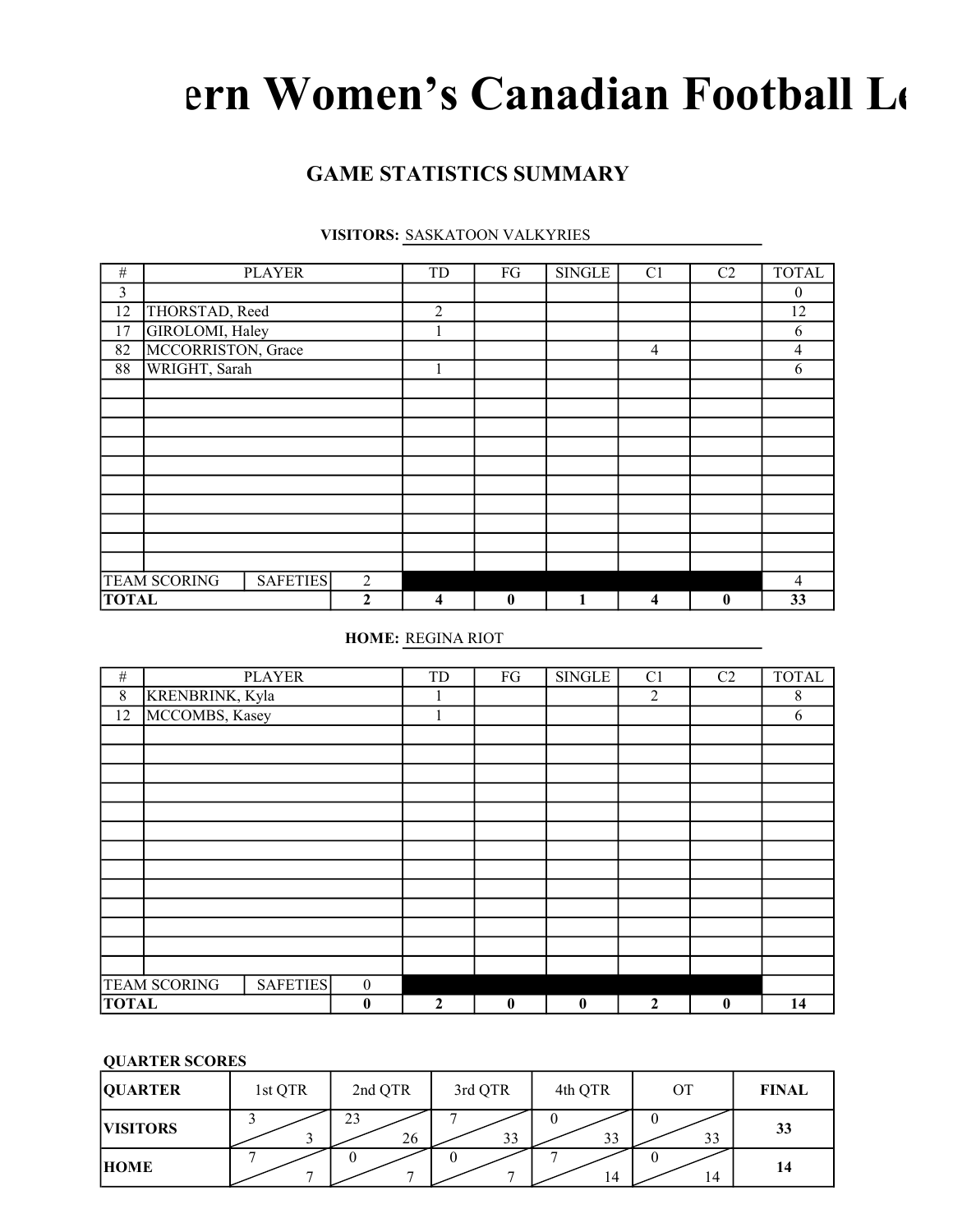# tern Women's Canadian Football Lea

## OFFICIAL SCORE SHEET

DATE: June 4, 2022 CONFERENCE: VISITOR: SASKATOON VALKYRIES HOME: LOCATION: MOSAIC STADIUM TIME:

CONFERENCE: WWCFL

HOME: REGINA RIOT

**TIME:** 7:00 PM

#### GAME SCORING SUMMARY

|                        |                |       |                 | <b>SASKATOON VALKYRIES (33)</b> |                |                 |                | <b>REGINA RIOT (14)</b> |                 |                     |                |
|------------------------|----------------|-------|-----------------|---------------------------------|----------------|-----------------|----------------|-------------------------|-----------------|---------------------|----------------|
| <b>Type of</b>         |                |       | <b>Player</b>   |                                 | <b>Type of</b> |                 |                | Player                  |                 |                     |                |
|                        | Score Quarter  | Time  | $\#$            | <b>Scoring Play</b>             | <b>Points</b>  |                 | Score Quarter  | <b>Time</b>             | $\#$            | <b>Scoring Play</b> | <b>Points</b>  |
| $\overline{SY}$        | $\mathbf{1}$   | 7:38  |                 | Saftey after a fumble           | $\overline{c}$ | <b>TD</b>       | $\mathbf{1}$   | 15:00                   | $\overline{12}$ | 91 yard TD Run      | 6              |
| $\overline{S}$         | $\mathbf{1}$   | 10:15 |                 | Single                          | $\mathbf{1}$   | C1              | $\mathbf{1}$   | 15:00                   | $8\,$           | Convert             | $\mathbf{1}$   |
| <b>TD</b>              | $\overline{2}$ | 3:22  | $\overline{12}$ | 35 yard TD pass                 | $\overline{6}$ | TD              | $\overline{4}$ | 5:11                    | $8$             | 11 Yard TD Pass     | $\overline{6}$ |
| $\overline{C1}$        | $\overline{2}$ | 3:22  | 82              | Convert                         | $\mathbf{1}$   | $\overline{C1}$ | $\overline{4}$ | 5:11                    | $\overline{8}$  | Convert             | $\mathbf{1}$   |
| <b>TD</b>              | $\overline{2}$ | 6:45  | $\overline{88}$ | 4 Yard Run                      | $\overline{6}$ |                 |                |                         |                 |                     |                |
| $\overline{C1}$        | $\overline{2}$ | 6:45  | 82              | Convert                         | $\mathbf{1}$   |                 |                |                         |                 |                     |                |
| $\overline{\text{SY}}$ | $\overline{2}$ | 10:56 | $\overline{3}$  | <b>Conceded Safety</b>          | $\overline{2}$ |                 |                |                         |                 |                     |                |
| <b>TD</b>              | $\overline{2}$ | 14:08 | $\overline{12}$ | 17 Yard PassTD                  | $\overline{6}$ |                 |                |                         |                 |                     |                |
| $\overline{C1}$        | $\overline{2}$ | 14:08 | 82              | Convert                         | $\overline{1}$ |                 |                |                         |                 |                     |                |
| $\overline{TD}$        | $\overline{3}$ | 7:17  | $\overline{17}$ | 21 Yard TD pass                 | $\overline{6}$ |                 |                |                         |                 |                     |                |
| $\overline{C1}$        | $\overline{3}$ | 7:17  | $\overline{82}$ | Convert                         | $\overline{1}$ |                 |                |                         |                 |                     |                |
|                        |                |       |                 |                                 |                |                 |                |                         |                 |                     |                |
|                        |                |       |                 |                                 |                |                 |                |                         |                 |                     |                |
|                        |                |       |                 |                                 |                |                 |                |                         |                 |                     |                |
|                        |                |       |                 |                                 |                |                 |                |                         |                 |                     |                |
|                        |                |       |                 |                                 |                |                 |                |                         |                 |                     |                |
|                        |                |       |                 |                                 |                |                 |                |                         |                 |                     |                |
|                        |                |       |                 |                                 |                |                 |                |                         |                 |                     |                |
|                        |                |       |                 |                                 |                |                 |                |                         |                 |                     |                |
|                        |                |       |                 |                                 |                |                 |                |                         |                 |                     |                |
|                        |                |       |                 |                                 |                |                 |                |                         |                 |                     |                |
|                        |                |       |                 |                                 |                |                 |                |                         |                 |                     |                |
|                        |                |       |                 |                                 |                |                 |                |                         |                 |                     |                |
|                        |                |       |                 |                                 |                |                 |                |                         |                 |                     |                |
|                        |                |       |                 |                                 |                |                 |                |                         |                 |                     |                |
|                        |                |       |                 |                                 |                |                 |                |                         |                 |                     |                |
|                        |                |       |                 |                                 |                |                 |                |                         |                 |                     |                |
|                        |                |       |                 |                                 |                |                 |                |                         |                 |                     |                |
|                        |                |       |                 |                                 |                |                 |                |                         |                 |                     |                |
|                        |                |       |                 |                                 |                |                 |                |                         |                 |                     |                |
|                        |                |       |                 |                                 |                |                 |                |                         |                 |                     |                |
|                        |                |       |                 |                                 |                |                 |                |                         |                 |                     |                |
|                        |                |       |                 |                                 |                |                 |                |                         |                 |                     |                |
|                        |                |       |                 |                                 |                |                 |                |                         |                 |                     |                |
|                        |                |       |                 |                                 |                |                 |                |                         |                 |                     |                |
|                        |                |       |                 |                                 |                |                 |                |                         |                 |                     |                |
|                        |                |       |                 |                                 |                |                 |                |                         |                 |                     |                |
|                        |                |       |                 |                                 |                |                 |                |                         |                 |                     |                |

#### QUARTER SCORE

| <b>OUARTER</b>             | OTR<br>1st | <b>OTR</b><br>2nd    | 3rd OTR | 4th OTR | O/T | <b>FINAL</b> |
|----------------------------|------------|----------------------|---------|---------|-----|--------------|
| <b>SASKATOON VALKYRIES</b> |            | $\sim$ $\sim$<br>ر ر |         |         |     | ر ر          |
| <b>REGINA RIOT</b>         |            |                      |         |         |     |              |